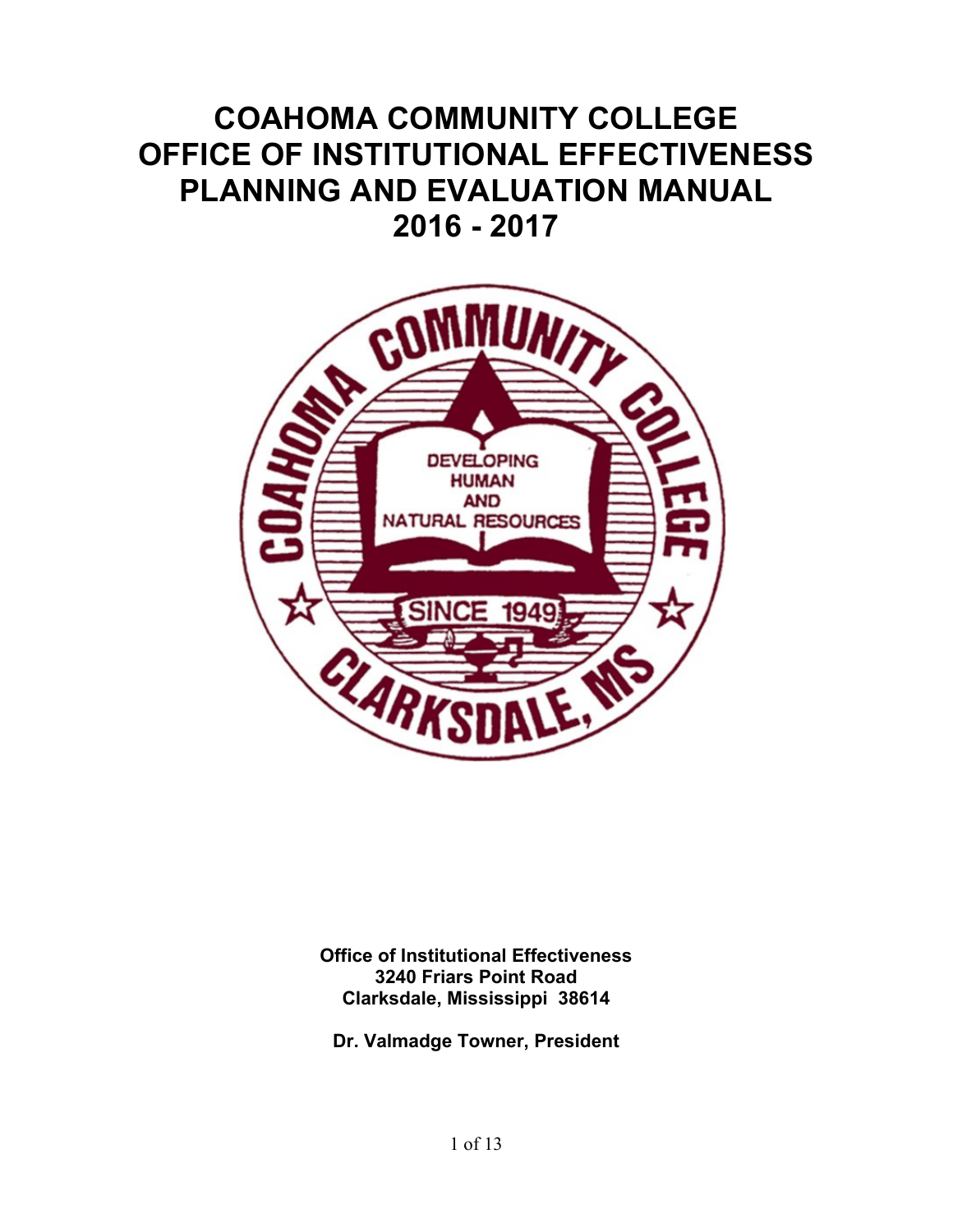# **TABLE OF CONTENTS**

| Purpose of the Office of Institutional Effectiveness____________________________   | 3              |
|------------------------------------------------------------------------------------|----------------|
|                                                                                    |                |
|                                                                                    | $\overline{4}$ |
|                                                                                    | $\overline{4}$ |
|                                                                                    | $\overline{4}$ |
| Planning and Evaluation Policies and Procedures                                    | $\overline{7}$ |
|                                                                                    |                |
|                                                                                    | 7              |
| Instructional and Non-Instructional Program Review_______________________________8 |                |
|                                                                                    | - 9            |
|                                                                                    | - 9            |
|                                                                                    | 10             |
| Institutional Effectiveness Plan                                                   | 10             |
| Planning and Budgeting <b>Fig. 1.1 (1996)</b> Planning and Budgeting               | 10             |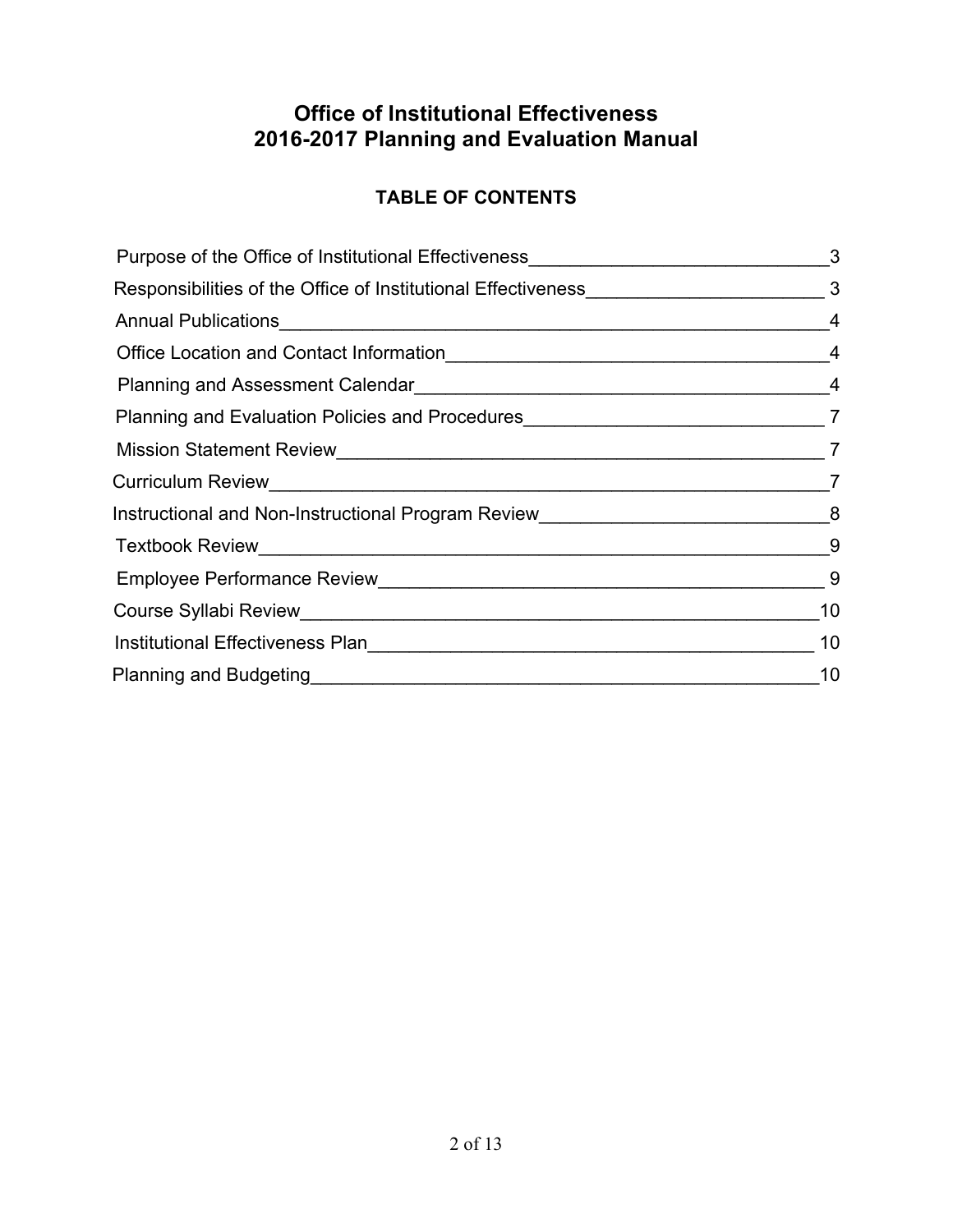### **Purpose of the Office of Institutional Effectiveness**

The purpose of the Office of Institutional Effectiveness is to provide Coahoma Community College's decision makers with accurate and useful research, assessment and planning services, and accreditation compliance activities that support the College's mission and improve the quality and effectiveness of Coahoma Community College.

### **Responsibilities of the Office of Institutional Effectiveness**

The Office of Institutional Effectiveness is responsible for providing leadership and oversight to the research, planning, assessment, and accreditation activities of Coahoma Community College. The Office of Institutional Effectiveness provides oversight to these activities by:

- 1. Organizing Strategic Planning Council Committee meetings and overseeing the review and evaluation of the institution's mission statement and Strategic Plan;
- 2. Organizing Institutional Effectiveness Planning Committee meetings and overseeing the review and evaluation of the Institutional Effectiveness Plans for Coahoma Community College's educational programs, administrative support programs, educational support programs, and community/public service programs;
- 3. Organizing Program Review Committee meetings and overseeing program reviews for Coahoma Community College's Academic, Health Sciences, Career-Technical, Administrative, and Educational Support Services;
- 4. Organizing Substantive Change Committee meetings and overseeing the review of institutional changes and the implementation of the institution's Substantive Change Policy;
- 5. Coordinating the administration of college-wide surveys including the development, analysis, and the dissemination of results;
- 6. Coordinating the administration of student evaluations of instructors including the development, analysis, and the dissemination of results;
- 7. Coordinating the administration of performance reviews of employees;
- 8. Ensuring that compliance with accreditation requirements of the Commission on Colleges of the Southern Association of Colleges and Schools (SACSCOC) is incorporated into the planning and evaluation processes of the institution;
- 9. Coordinating the preparation of the annual profiles and any other reports requested by the Commission on Colleges of the Southern Association of Colleges and Schools;
- 10.Coordinating the preparation of annual IPEDS data as well as other data required by state, regional, and federal agencies;
- 11.Coordinating the preparation of Performance Profile data required by the Mississippi Legislature;
- 12.Assisting the QEP Director, QEP Team and iREAD committees with the planning, budgeting, assessing, marketing, and reporting of iREAD;
- 13.Developing, analyzing, and disseminating annual planning and evaluation documents to the institution's decision-makers *(See Annual Publications)*;
- 14.Performing additional duties as assigned by the President.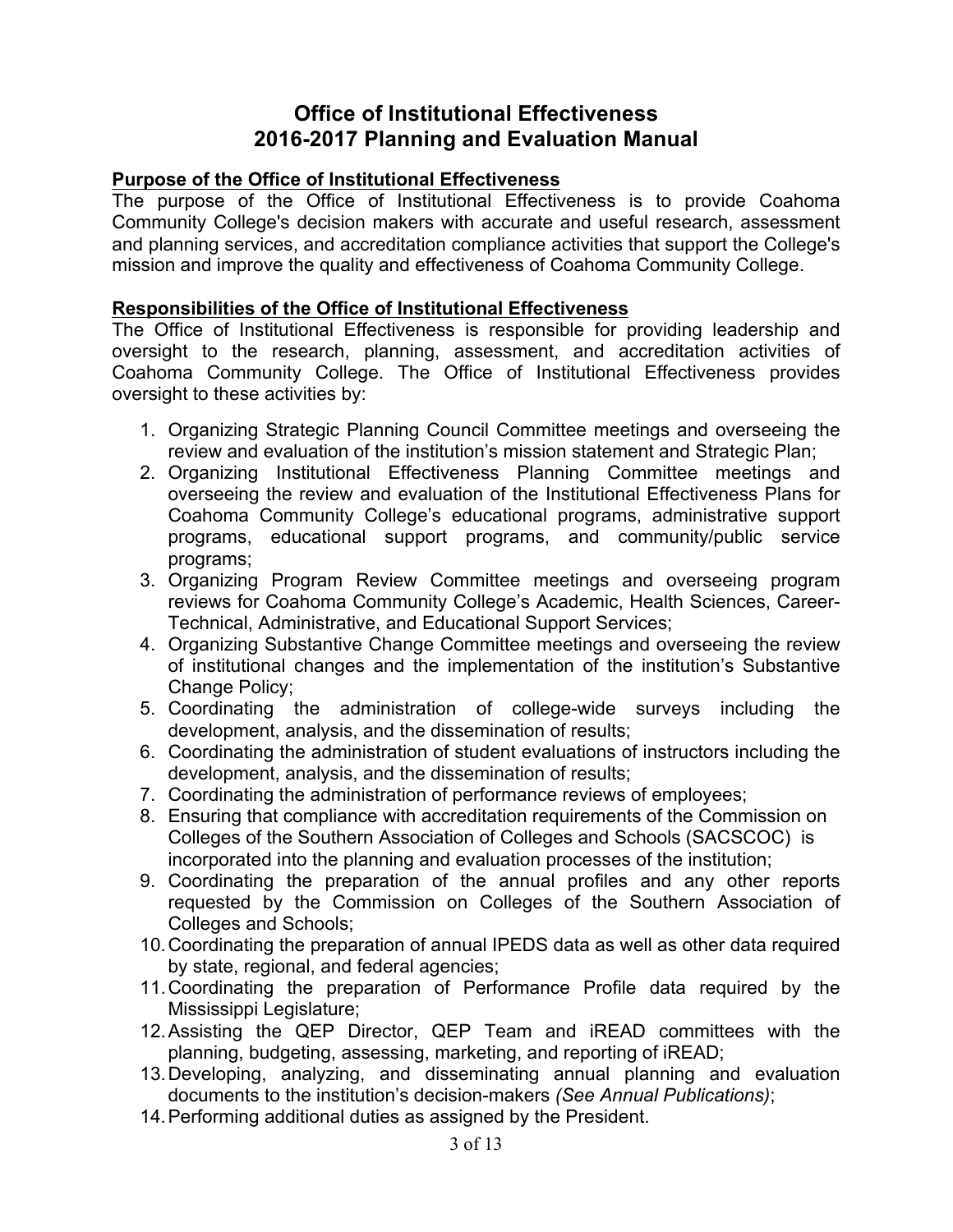### **Annual Publications**

In order to accomplish its purpose, the Office of Institutional Effectiveness publishes the following annual planning and evaluation documents to the institution's decisionmakers:

- 1. Institutional Effectiveness Planning and Assessment Calendar
- 2. Quality Enhancement Planning and Assessment Calendar
- 3. Policy and Procedures Manual
- 4. Fact Book
- 5. Institutional Effectiveness Student Learning and Program Evaluation Plans
- 6. Strategic Plan Annual Report
- 7. Employee Satisfaction Survey Report
- 8. Student Opinion Survey Report
- 9. Graduate Exit Survey Report
- 10.Library Orientation Instruction Report
- 11.Student Evaluation of Instructional Faculty
- 12.Dean/Chairperson Evaluation of Faculty
- 13.Quality Enhancement Plan Annual Report

These documents are published at the following Coahoma Community College Institutional Effectiveness website: http://www.coahomacc.edu/ie/index.html

### **Office Location and Contact Information**

The Office of Institutional Effectiveness is located on the second floor of Coahoma Community College's Vivian M. Presley Administration Building  $-2<sup>nd</sup>$  Floor. Staff members and contact information are as follows:

Margaret M. Dixon Cynthia Williams Roberson Director for Institutional Effectiveness Assistant Director of Institutional Effectiveness and Accreditation Liaison 662-621-4201 662-621-4670 cwilliams@coahomacc.edu mdixon@coahomacc.edu

### **Planning and Assessment Calendar**

The Office of Institutional Effectiveness publishes an annual planning and assessment calendar. The 2016-2017 Planning and Assessment Calendar is published on pages 5 and 6 of this manual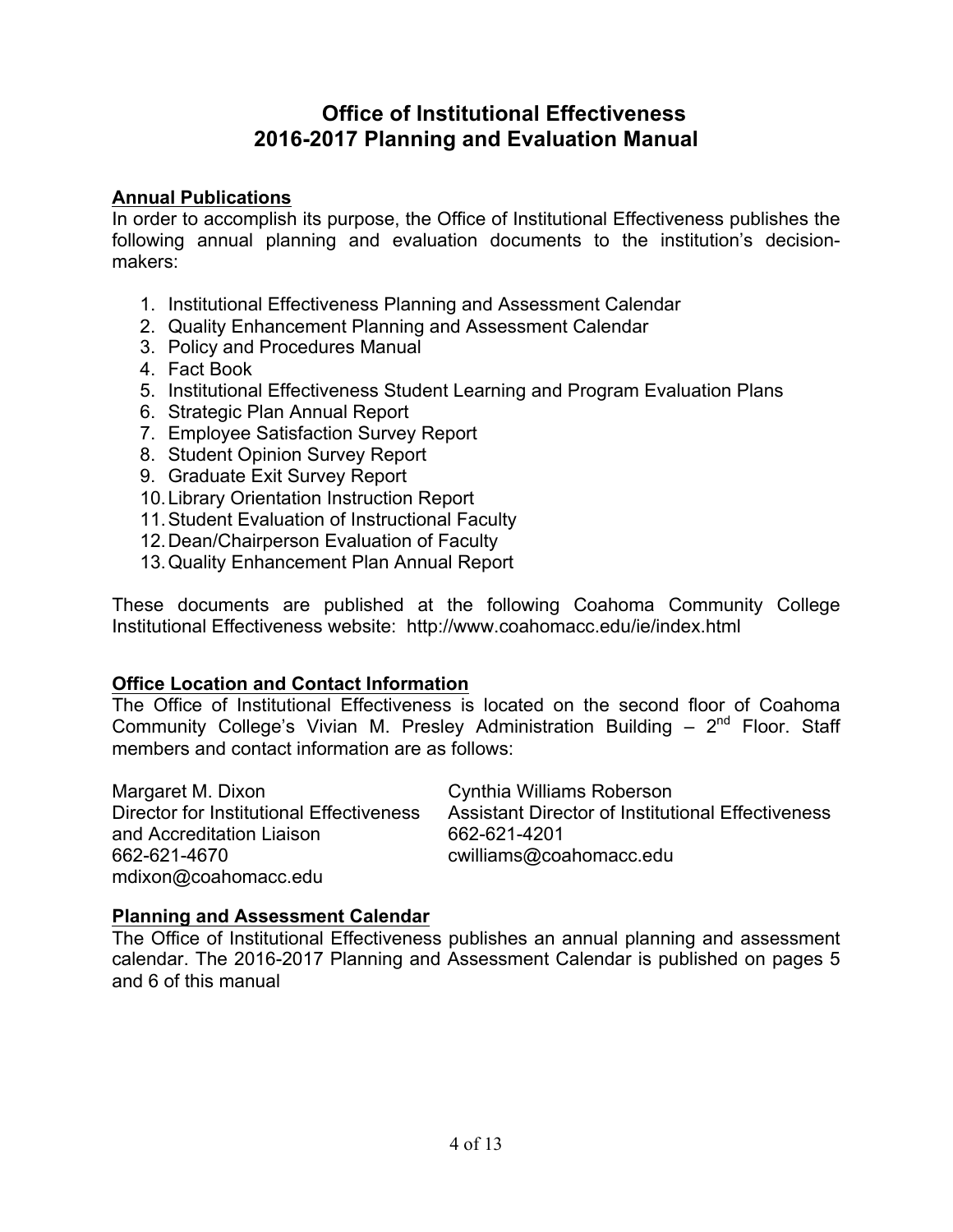### **COAHOMA COMMUNITY COLLEGE**

**2016-2017 PLANNING AND ASSESSMENT CALENDAR - OFFICE OF INSTITUTIONAL EFFECTIVENESS**

| <b>August 2016</b>               |                                                                                                                                                                                                                                                                          |
|----------------------------------|--------------------------------------------------------------------------------------------------------------------------------------------------------------------------------------------------------------------------------------------------------------------------|
| $1st - 31st$<br>$10th - 31st$    | <b>Final Preparations of Fifth Year Report Due September 15, 2016</b><br>IE Office publishes the Fall 2016 Fact Sheets and the 2015-16 Fact Book;<br>Annual Planning and Evaluation Manual and Calendar<br>IPEDS Registration - Institution Identification and IC Header |
| 24th                             | IE Committee Members meet and review 2015-16 Instructional and Non-<br>instructional Institutional Effectiveness Plans (Usually in October, but<br>changed due to Fifth-Year Report)                                                                                     |
| 31st                             | Talent Search fiscal year ends (Year 5 of 5)                                                                                                                                                                                                                             |
| September 2016                   |                                                                                                                                                                                                                                                                          |
| 1st                              | <b>Submit Fifth-Year Report to SACSCOC</b><br>Talent Search Annual Performance Report (APR) open (compile info)<br>Talent Search fiscal year begins (Year 1 of 5) (Upon refunding)                                                                                       |
| 7th<br>$12^{th} - 30^{th}$       | IPEDS Fall Collection Opens - The Fall Collection includes Institutional<br>Characteristics, Completions, and 12-month Enrollment.                                                                                                                                       |
| 9th                              | <b>Campus Climate Student Survey</b><br>iREAD Book Club Meeting - Noon- Library                                                                                                                                                                                          |
| 13th                             | iREAD Reading Apprenticeship Professional Development Part I for<br>Faculty: 1:00-3:00 p.m.                                                                                                                                                                              |
| 23rd                             | iREAD Faculty Roundtable Meeting: 1:30 p.m. - Whiteside Hall - Hosted<br>by Academic Affairs Division                                                                                                                                                                    |
| October 2016                     |                                                                                                                                                                                                                                                                          |
| October 1-31, 2016               | IE Committee and Strategic Planning Council Members meet and<br>review 2016-2017 instructional and non-instructional Institutional<br>Effectiveness Plans and Year I Strategic Plan Results                                                                              |
| $1$ st $*$                       | *Official start of the federal fiscal year (Title III (Year 5 of 5),<br>SAFRA (Year 2 of 5)<br>*Official start of the state funded grants fiscal year                                                                                                                    |
|                                  | <b>Meet with Federal Programs Activity Directors</b><br>Title III/SAFRA APR open (start compiling info)                                                                                                                                                                  |
| 19th                             | IPEDS Fall Collection <i>Closes</i> - The Fall Collection includes Institutional<br>Characteristics, Completions, and 12-month Enrollment.                                                                                                                               |
| 28th                             | iREAD Reading Apprenticeship Professional Development Part II for<br>Faculty: 1:00-3:00 p.m.                                                                                                                                                                             |
| $31^{st}$                        | Equity in Athletics Disclosure Act Survey                                                                                                                                                                                                                                |
| November 2016                    |                                                                                                                                                                                                                                                                          |
| Nov 1-December 2, 2016           | <b>Student Evaluation of Instructional Faculty using Canvas LMS</b>                                                                                                                                                                                                      |
| $1st - 30th$                     | <b>Performance Appraisals by Dean of Chairperson/Faculty</b>                                                                                                                                                                                                             |
| 16th                             | iREAD Book Club Meeting: 1:00 p.m.-Whiteside Hall                                                                                                                                                                                                                        |
| 18th                             | iREAD Faculty Roundtable Meeting: 1:30 p.m.-Whiteside Hall - Hosted<br>by Academic Affairs Division                                                                                                                                                                      |
| 30th                             | Talent Search APR due                                                                                                                                                                                                                                                    |
| December 2016                    |                                                                                                                                                                                                                                                                          |
| $\overline{5}^{\text{th}}$ -10th | SACS Annual Conference in Atlanta, GA                                                                                                                                                                                                                                    |
| 14th                             | IPEDS Winter Collections Opens - Student Financial Aid, Graduation<br>Rates, 200% Graduation Rates, and Admissions                                                                                                                                                       |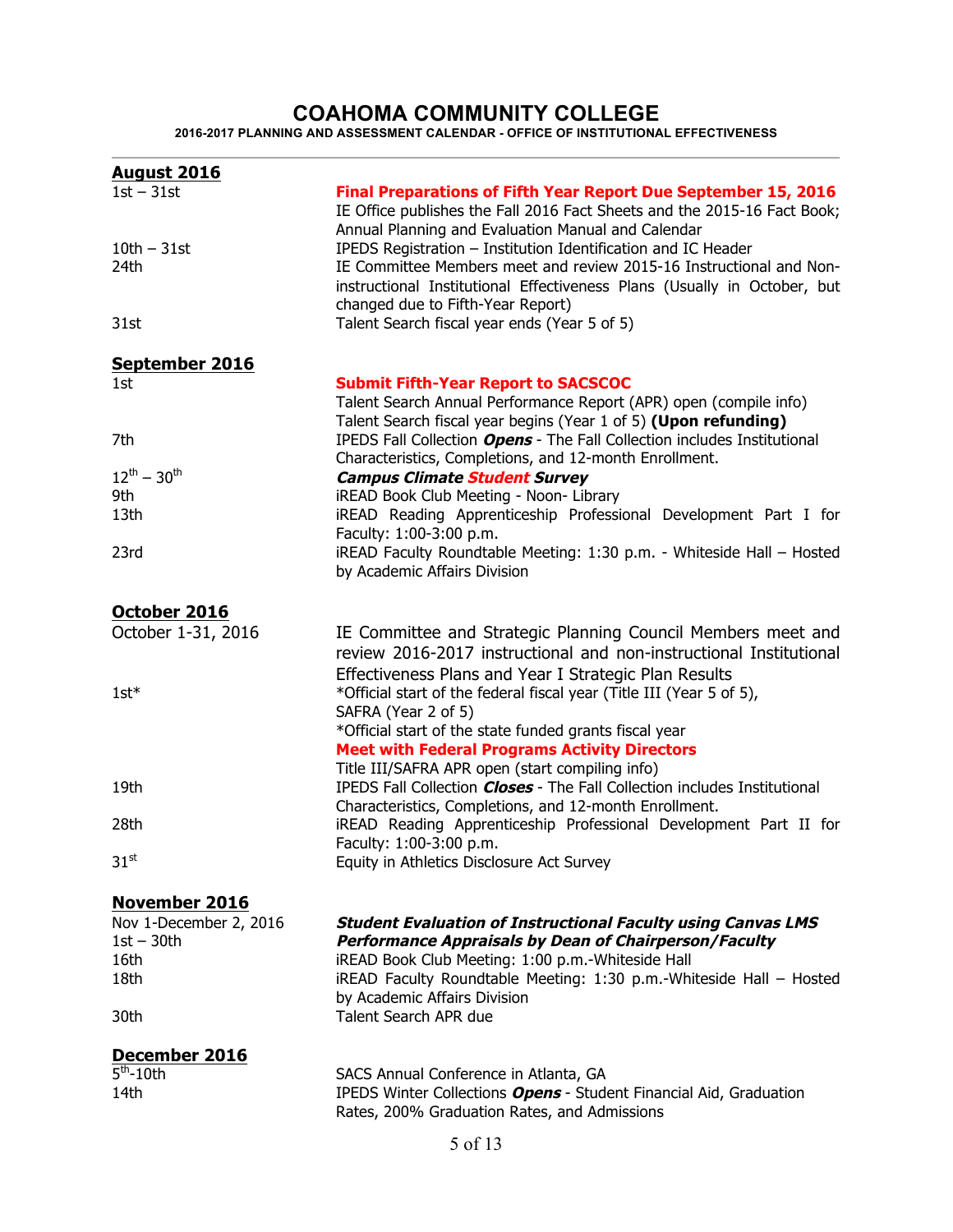| 14th    | IPEDS Spring Collection Opens - Fall Enrollment, Finance, Human |
|---------|-----------------------------------------------------------------|
|         | Resources, and Academic Library                                 |
| 14th    | <b>Submit Institutional Profile to SACSCOC</b>                  |
| $16th*$ | Targeted date for Title III/SAFRA APR submission                |
| $31st*$ | *Title III/SAFRA APR due (*Denotes date may change)             |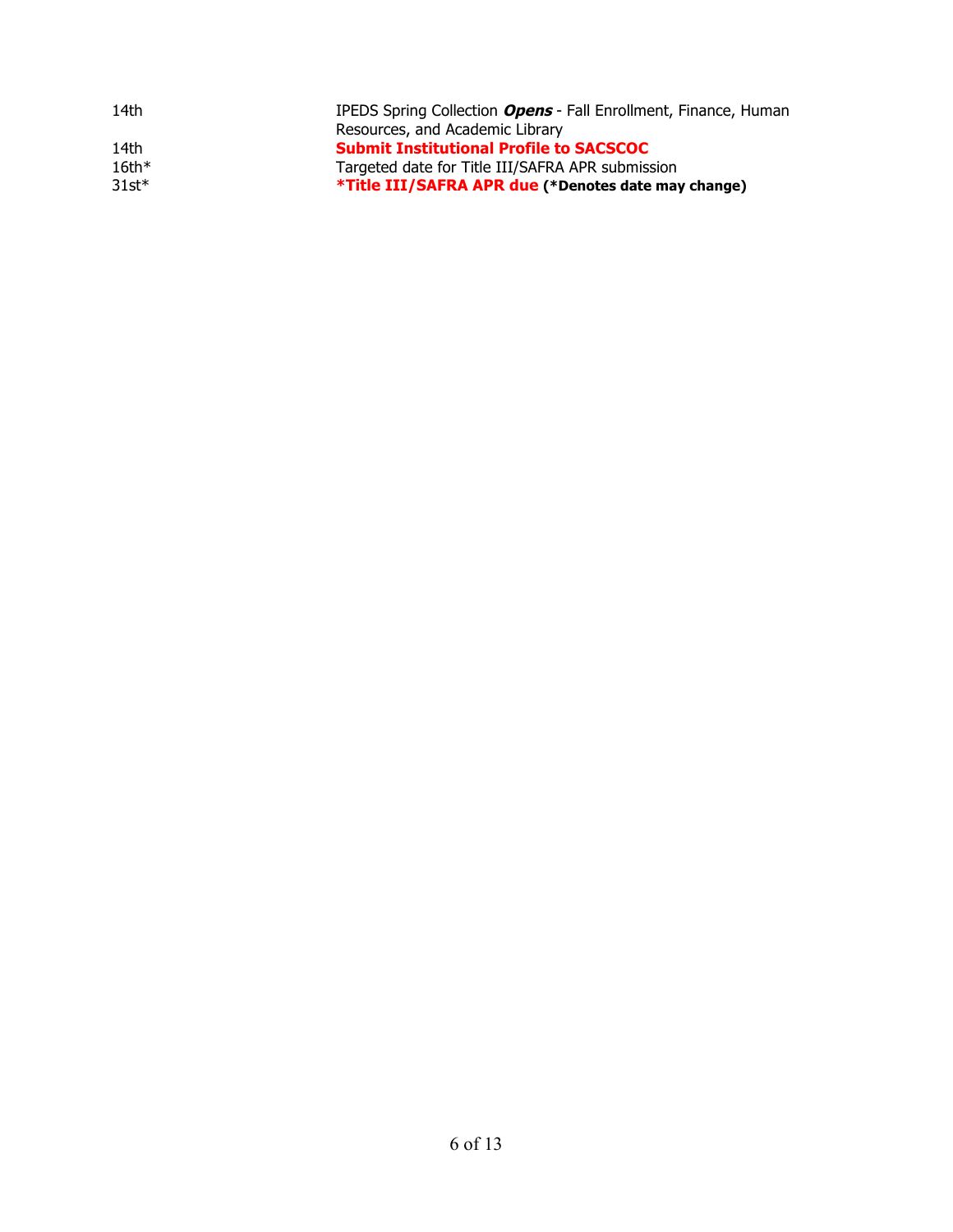#### **COAHOMA COMMUNITY COLLEGE 2016-2017 CALENDAR - OFFICE OF INSTITUTIONAL EFFECTIVENESS**

| January 2017                             |                                                                                                            |
|------------------------------------------|------------------------------------------------------------------------------------------------------------|
| 20th                                     | Community Scholarships Announcement Opens                                                                  |
| $1st - 30th$                             | Student Discontinuing of Studies Survey Opens                                                              |
| 20th                                     | iREAD Reading Apprenticeship Professional Development for Faculty:                                         |
|                                          | 1:00 p.m. - 3:00 p.m.-Whiteside Hall                                                                       |
| $30th*$                                  | Request for US Department of Education Phase I Data                                                        |
| <b>February 2017</b>                     |                                                                                                            |
| $2nd*$                                   | Request for Federal Funds Phase I Data from Clearinghouse                                                  |
| 10th                                     | iREAD Reading Apprenticeship Professional Development for Faculty:<br>1:00 p.m. - 3:00 p.m.-Whiteside Hall |
| 15th                                     | IPEDS Winter Collection Closes - Student Financial Aid, Graduation                                         |
|                                          | Rates, 200% Graduation Rates, and Admissions                                                               |
| 24th                                     | iREAD Faculty Roundtable at 1:30 p.m. Hosted by Academic Affairs<br>Division                               |
| <b>March 2017</b>                        |                                                                                                            |
| $1st - 30th$                             | <b>Performance Appraisals by Dean of Chairperson/Faculty</b>                                               |
| $1st - 30th$                             | <b>Campus Climate Employee Survey</b>                                                                      |
| $2nd*$                                   | <b>Submit Phase I data to U.S. Department of Education</b>                                                 |
|                                          | Attend U.S. Department of Education Directors Meeting                                                      |
| 10th                                     | iREAD Book Club Meeting: 1:30 p.m. Library                                                                 |
| 10th                                     | Community Scholarship Announcement Closes                                                                  |
| $1st - 30th$                             | Federal Funds Phase I Data Completed                                                                       |
|                                          |                                                                                                            |
|                                          |                                                                                                            |
|                                          |                                                                                                            |
| <b>April 2017</b><br>April 1-May 2, 2017 | <b>Student Evaluation of Instructional Faculty using Canvas LMS</b>                                        |
| 12th                                     | IPEDS Spring Collection <b>Closes</b> - Fall Enrollment, Finance, Human                                    |
|                                          | Resources, and Academic                                                                                    |
| 14th                                     | iREAD Faculty Roundtable: 1:30 p.m. Hosted by Academic Affairs-Library                                     |
| 17th                                     | Request needs from departments (for Phase II)                                                              |
|                                          |                                                                                                            |
| <b>May 2017</b>                          |                                                                                                            |
| $1st - 30th$                             | U.S. Department of Education request Phase II (SAFRA)                                                      |
|                                          | <b>Rewrite for Title III</b>                                                                               |
| 10th                                     | Student Exit Surveys in Pinnacle at Graduation Practice                                                    |
| 31st                                     | <b>Instructional</b> Academic, Career-Technical,<br>Health<br>and<br>Science                               |
|                                          | instructors review, evaluate, and report student learning outcome results                                  |
|                                          | outlined in Institutional Effectiveness Plans, including the new academic                                  |
|                                          | discipline-specific student learning outcomes; instructional personnel                                     |
|                                          | review and revise next year's Institutional Effectiveness Plans                                            |
| <b>June 2017</b>                         |                                                                                                            |
| $1st - 30th$                             | Attend Title III Technical Assistance Workshop                                                             |
|                                          | <b>Submit Phase II to U.S. Department of Education</b>                                                     |
|                                          | Complete and submit budgets for state grants                                                               |
|                                          | <b>Submit Title III and SAFRA</b>                                                                          |
|                                          |                                                                                                            |
| <b>July 2017</b><br>15th                 | Non-instructional personnel review, evaluate, and report program                                           |

results to the IE Office; non-instructional personnel review and revise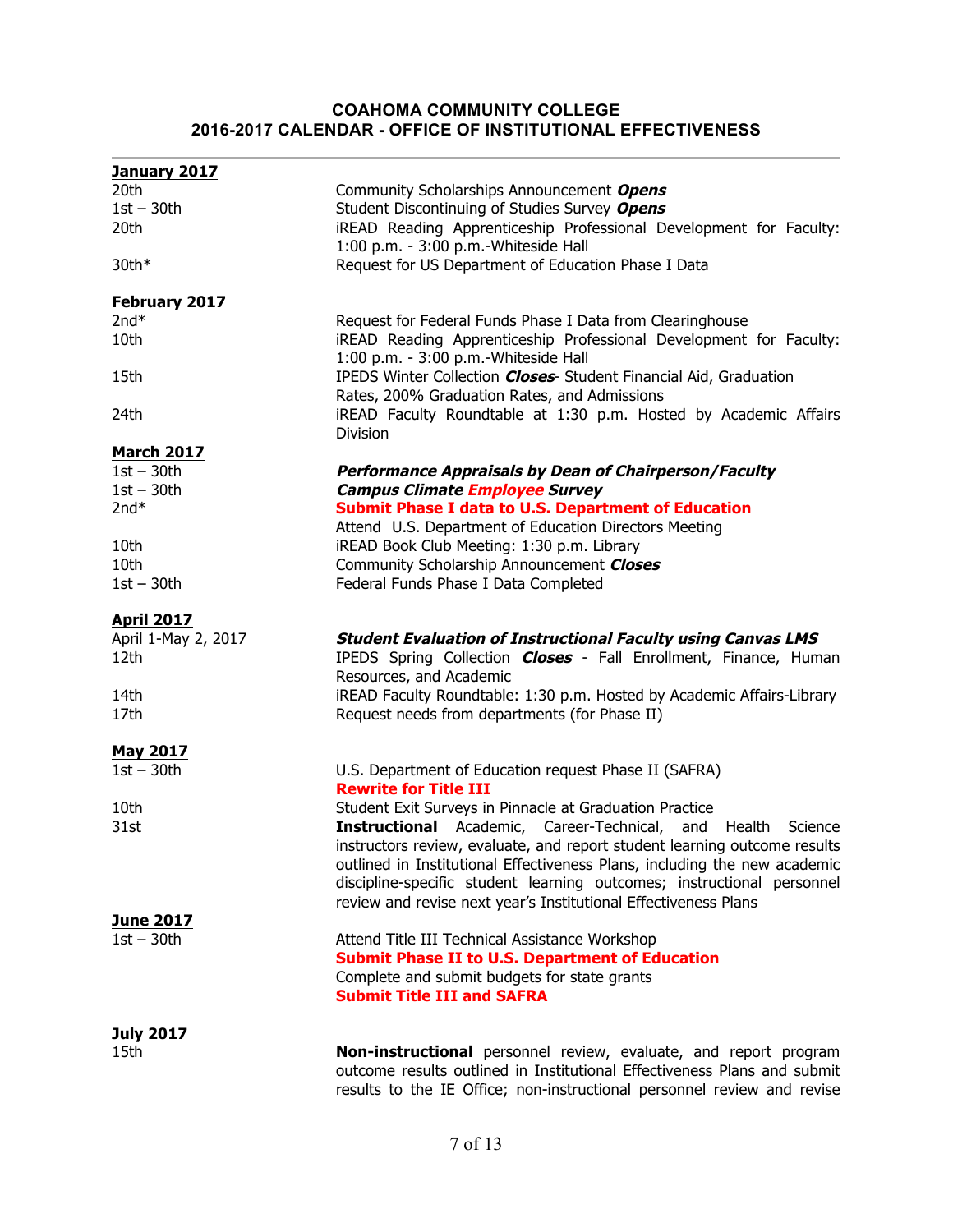next year's Institutional Effectiveness Plans and submit results to the IE Office; Submit Strategic Plan results for Year 2 **Submit College's State Strategic Plan to MCCB** Submit revised federal budgets due, if needed

**(\*Denotes date may change)**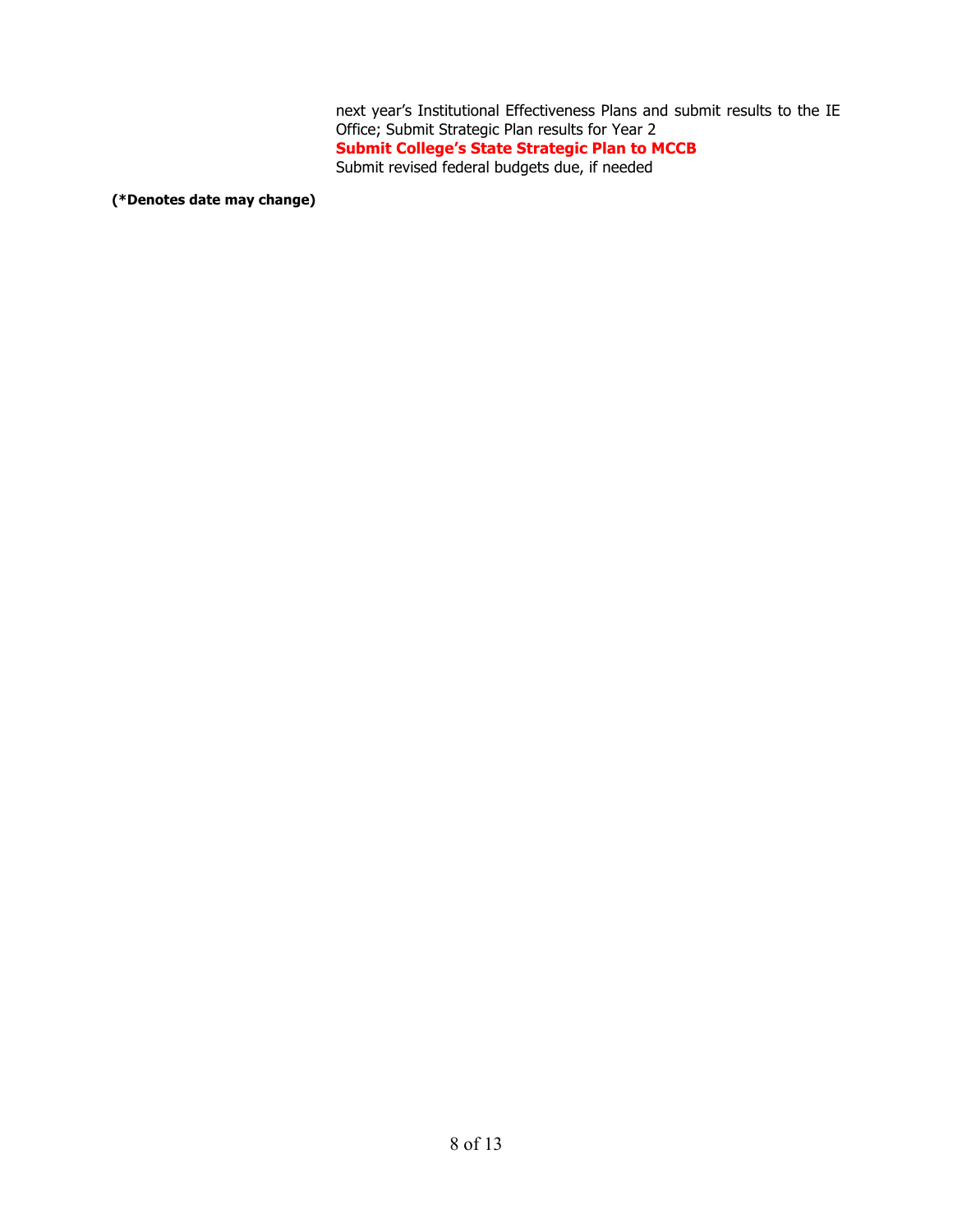### **Planning and Evaluation Policies and Procedures**

Coahoma Community College's Office of Institutional Effectiveness has outlined policies and procedures for its institutional planning and evaluation processes.

These policies and procedures are as follows: *(*as published in Coahoma Community College's *Policy and Procedures Manual*).

### **3.1 MISSION STATEMENT REVIEW**

The mission statement of Coahoma Community College is the foundation upon which the institution examines itself, allocates its resources, and plans its future. The mission statement is comprehensive, addresses all aspects of institutional function, and actively guides the institution. Listed below are Coahoma Community College's procedures for reviewing, revising, and publishing its mission statement:

- 1. The mission statement will be reviewed as needed during the annual Strategic Council meeting.
- 2. Suggested revisions will be submitted to the institution's faculty, staff, and administration.
- 3. An amended mission statement will require a majority vote from faculty, staff, and administrator voters.
- 4. The amended mission statement will be submitted to the Board of Trustees for approval or disapproval during one of the summer board meetings.
- *5.* The approved mission statement will be communicated to the institution's constituencies on the institution's website and through several publications including the *College Catalog, Policy and Procedures Manual, the Fact Book,* the *Strategic Plan, Master Facilities Plan* and the *Institutional Effectiveness Plan.*

### **3.2 CURRICULUM REVIEW**

Changes in the curriculum may be initiated by students, faculty, administrators, or individuals outside Coahoma Community College.

The initial requests for curriculum revisions are referred to the appropriate division for study, consideration, and refinement. Pending approval, the requested change is then submitted to the Curriculum Committee. Major changes will be submitted to the President and the Board of Trustees for approval. After President and/or Board approval, the instructional deans will take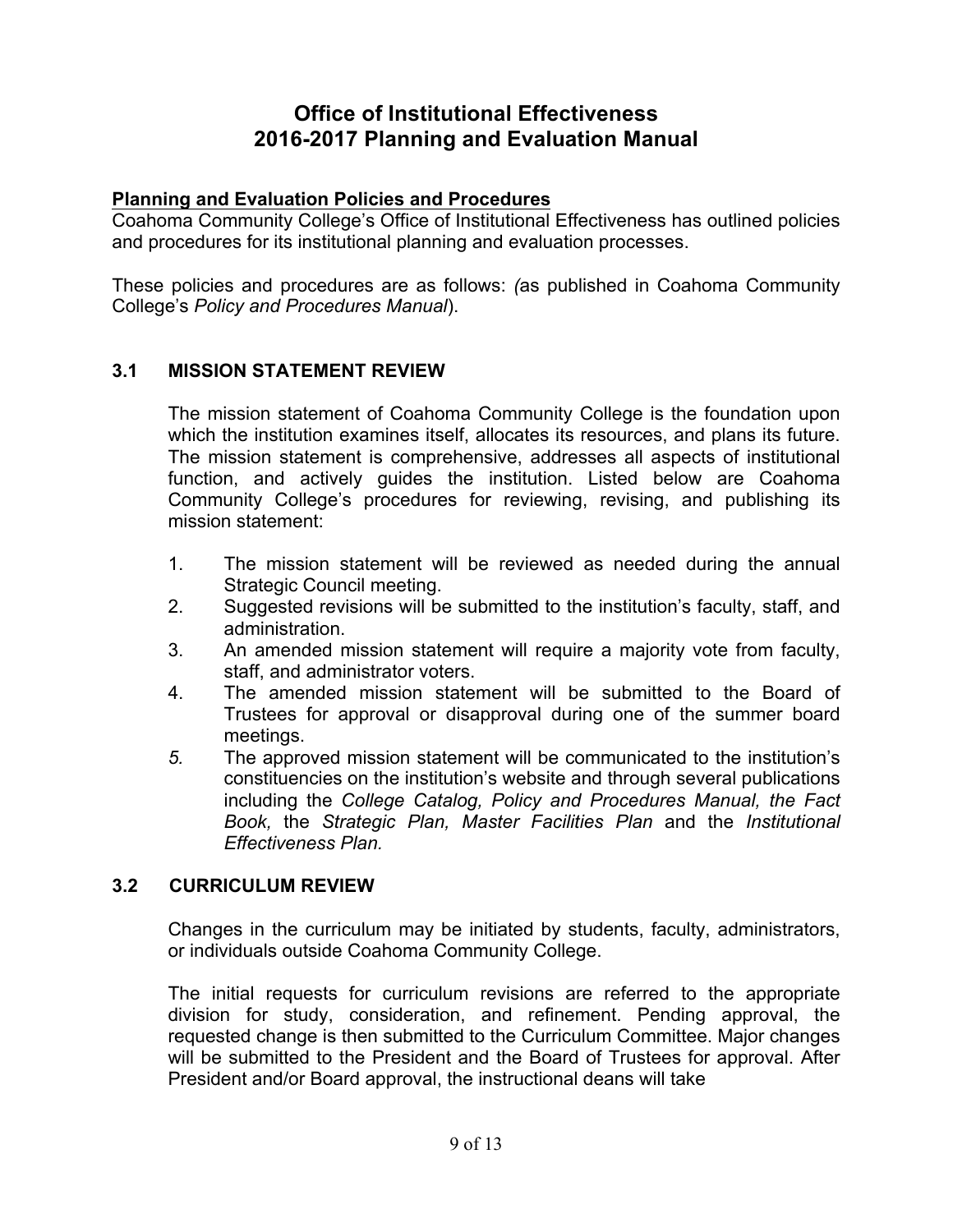the necessary action for implementing the curriculum change. In the case of Career-Technical curriculum revisions, additional steps are followed for approval by the Mississippi Community College Board.

### **3.3 INSTRUCTIONAL AND NON-INSTRUCTIONAL PROGRAM REVIEW**

The program review process at Coahoma Community College has been developed to complement the on-going institutional effectiveness process and to become a vital part of institutional planning. The program review is a comprehensive, systematic method of self-evaluation and review of achievement conducted every three years within instructional programs and administrative and educational support services. The program review process at Coahoma Community College is the means for which all programs periodically review themselves according to a set of established criteria. Program review evaluation instruments and the Program Review Schedule is published on the Institutional Effectiveness website.

### **3.3.1 PURPOSE AND GOALS**

The purpose of the program review is to provide a system of continuous improvement in programs. Review and evaluation procedures provide recognition of the accomplishments of a program as well as identify interventions needed for improvement of the program. The goals of the review are as follows:

- 1. To define the purpose and goals of the institution's programs
- 2. To measure the effectiveness of the institution's programs
- 2. To improve the quality of the institution's programs
- 3. To provide data for such intervention decisions as those regarding staff needs, admission requirements, and curricular additions or deletions
- 4. To provide a system of regular data collection and analysis
- 5. To determine how specific programs serve the mission of the institution and respond to student and community needs.

### **3.3.2 PROGRAM REVIEW CYCLE**

Each program area will be evaluated once each three-year period.

### **3.3.3 CRITERIA FOR EVALUATION**

The program review process at Coahoma Community College is the means for which all programs periodically review themselves according to a set of established criteria. This process is comprehensive and cyclical and consists of: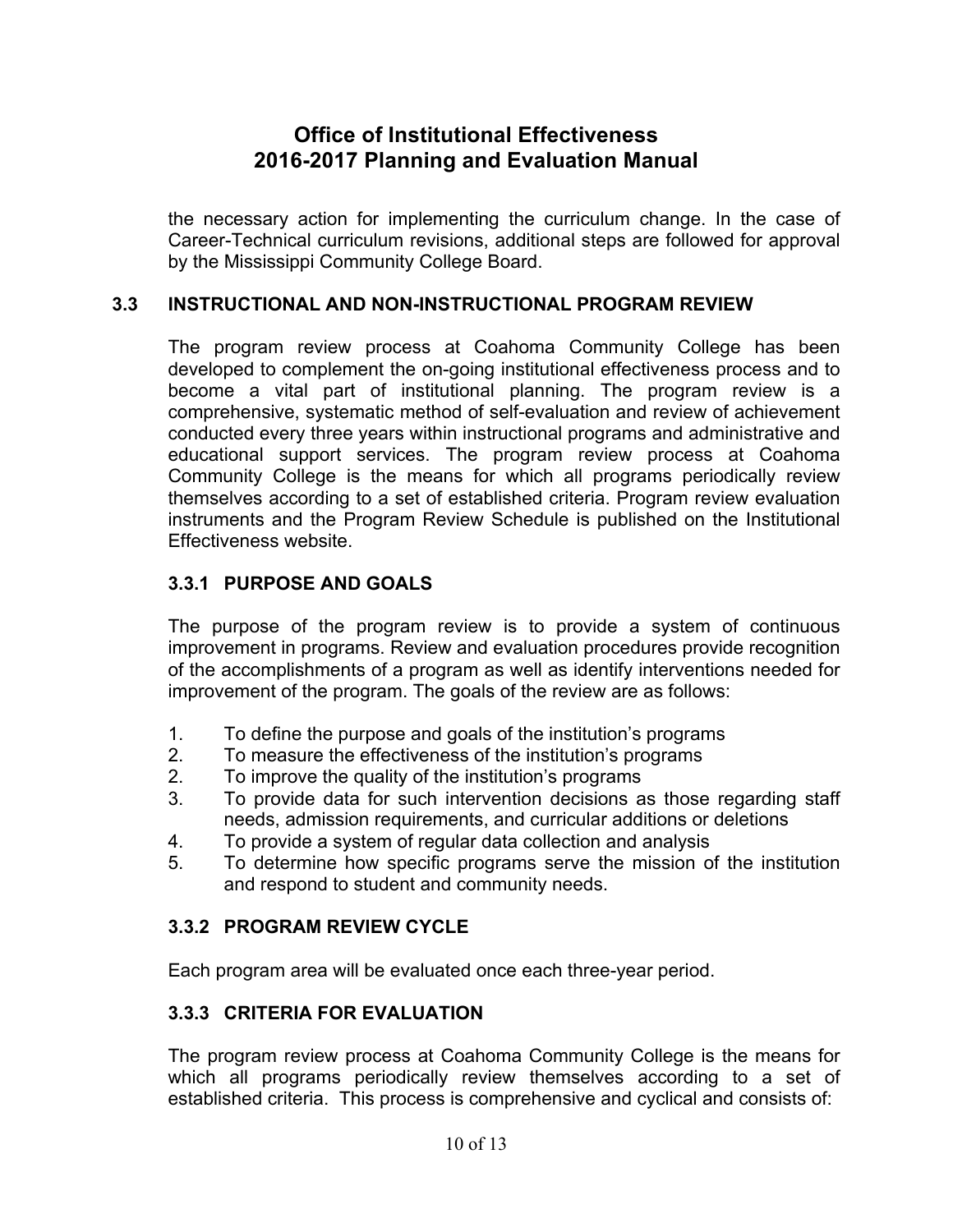(1) the development of a written report by program, (2) a review and report by the Program Review Committee, and (3) a follow-up report/action plan, if necessary.

### **3.3.4 ORGANIZATION FOR PROGRAM REVIEW**

The program review process will be organized by the Office of Institutional Effectiveness. The Office of Institutional Effectiveness will coordinate the reviews and findings of the Program Review Committee.

A Program Review Committee will be composed of:

- 1. Administrators
- 2. Faculty and staff members
- 3. Community representatives

The findings and recommendations of the Program Review Committee will be presented to appropriate administrative officer for final review.

### **3.4 TEXTBOOK REVIEW**

The selection of appropriate textbooks for classroom instruction is the responsibility of the faculty. The instructional deans are responsible for supervising the textbook selection for each course taught in their area. Instructional chairs schedule meetings as needed to discuss textbook adoption.

As one means of ensuring consistency across the different venues in which Coahoma Community College operates, all similar courses offered by the College should use the same textbook. Exceptions to this policy must be approved by the instructor's immediate supervisor. The various disciplines may supplement the standard textbook with other reading and learning materials.

Textbooks will be adopted a minimum of 3 years. However, instructors may request a change in textbooks sooner in unusual circumstances where rapidly changing technologies or major innovations in a discipline render a textbook obsolete. Exceptions to the three-year minimum must be approved by the instructor's immediate supervisor.

### **3.5 EMPLOYEE PERFORMANCE REVIEW**

Coahoma Community College believes in the growth and development of all of its employees and encourages and provides opportunity for self-development and advancement.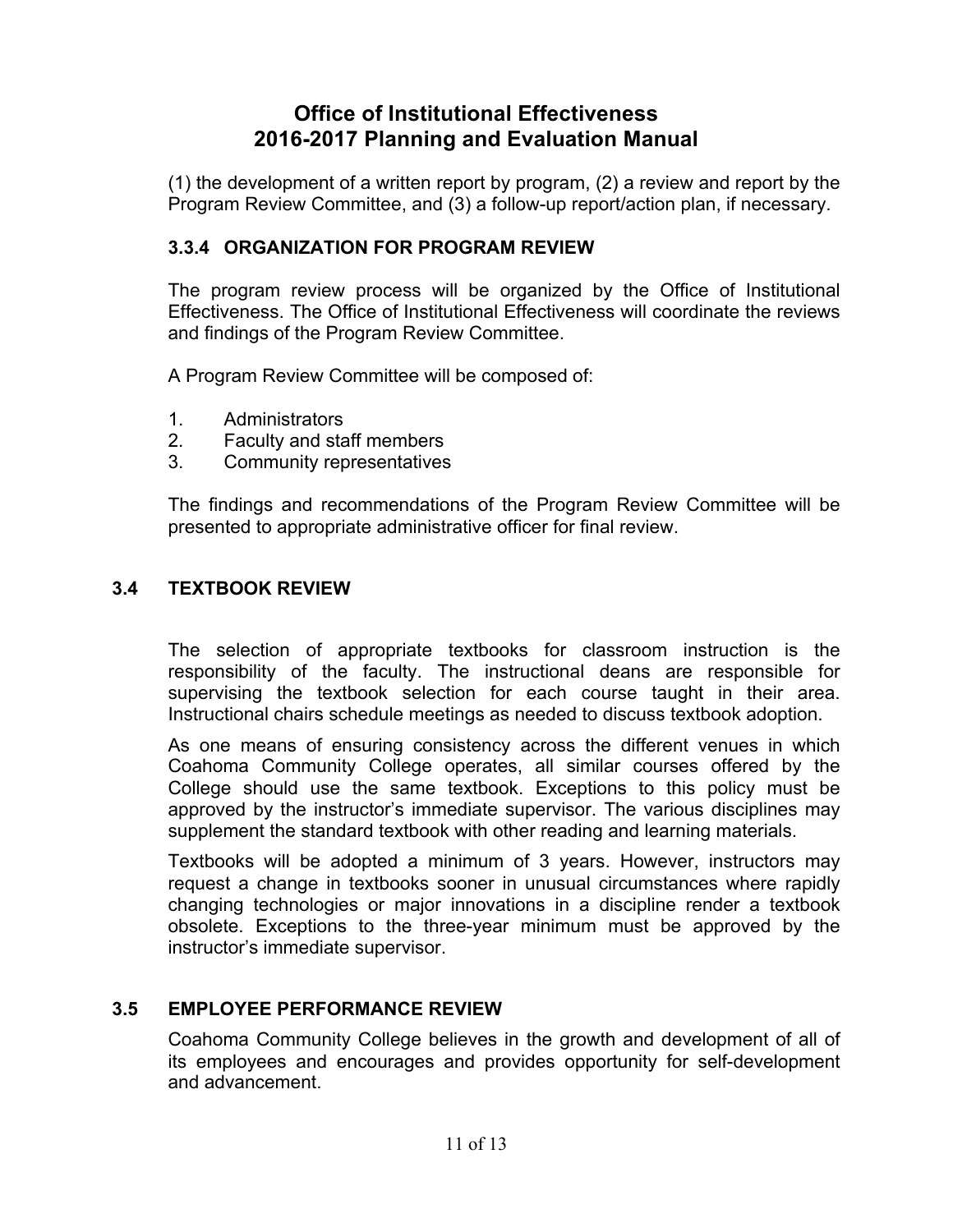The focus of the review is to make certain employees understand their areas of responsibility and how well they are meeting the expectations of the supervisor. A second area of focus is to plan for the upcoming year by reviewing changes, goals, and expectations that will be implemented before the employee's next review period.

### **3.6 COURSE SYLLABI REVIEW**

The faculty members of Coahoma Community College have created master course syllabi to ensure that student learning outcomes and expectations are consistent from course to course. Instructors assigned to teach these courses provide students with more detailed syllabi at the beginning of the semester.

Instructors are expected to use the master syllabi and to meet as needed to evaluate and revise the syllabi. Any syllabi revisions are due to instructional deans by May of each year. Master syllabi are published on the College's website.

### **3.7 INSTITUTIONAL EFFECTIVENESS PLAN**

Coahoma Community College's *Institutional Effectiveness Plan* is an ongoing planning, assessment, and evaluation system to improve and enhance all of the institution's instructional and instructional support programs. The College's mission statement and goals are at the center for this planning system.

The purpose of the *Institutional Effectiveness Plan* is to evaluate the effectiveness of Coahoma Community College's programs and services and to use findings to make decisions that will improve student learning and curriculum, enhance overall institutional effectiveness, and accomplish the mission of the institution. The *Institutional Effectiveness Plan* is evaluated annually and is published on the Institutional Effectiveness website.

### **3.8 PLANNING AND BUDGETING**

Coahoma Community College engages in ongoing, integrated, and institutionwide research-based planning and evaluation processes. The results from these processes directly correlate with the institution's budget.